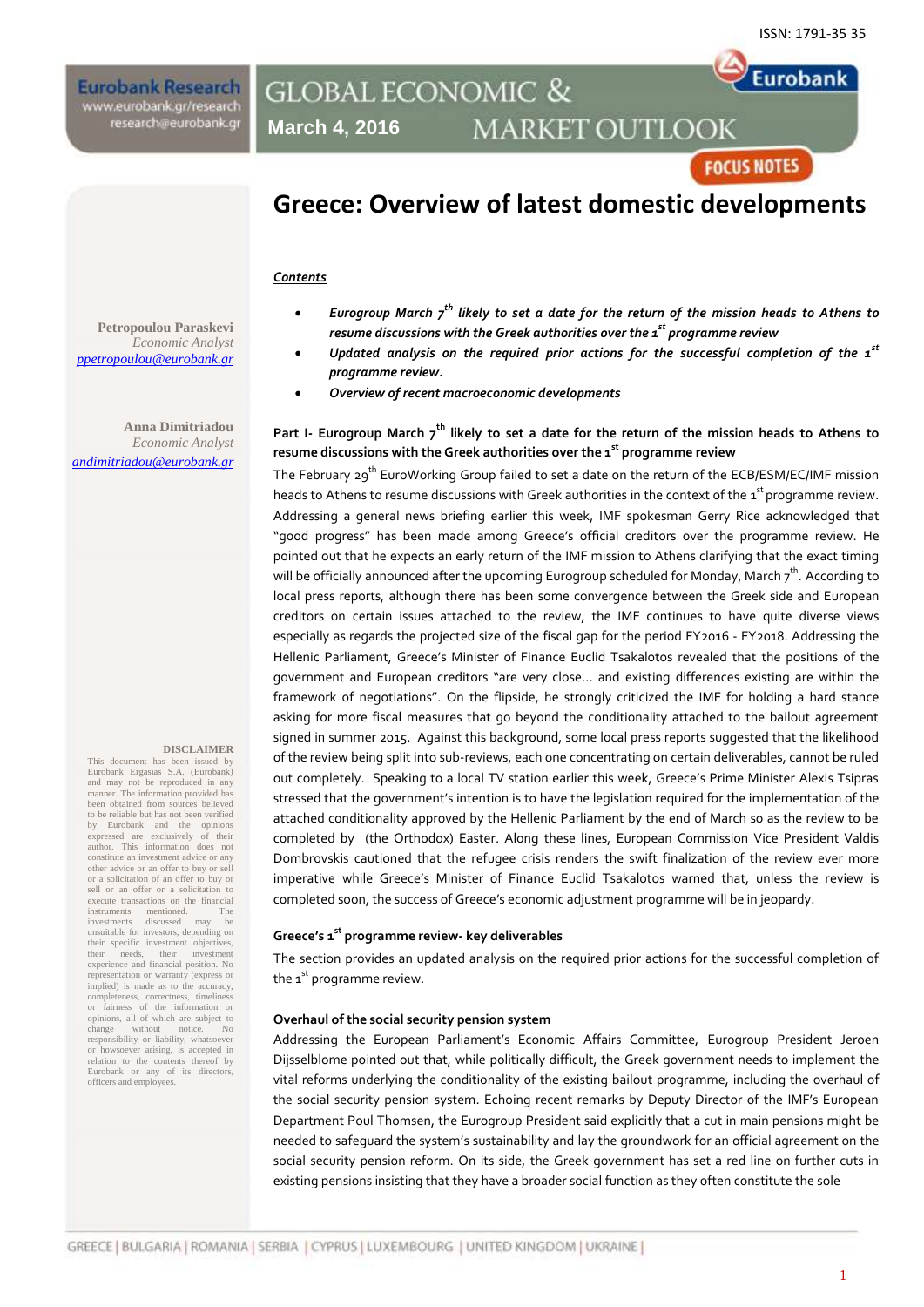Eurobank Research GLOBAL ECONOMIC & MARKET OUTLO



March 4, 2016

### **FOCUS NOTES**

household income. In a recent interview to international newswires, Greece's Minister of Finance Euclid Tsakalotos warned that there is no room for further cuts in pensions arguing that such a request, especially by the IMF, goes beyond the MoU conditionality underlying the new bailout programme. As a compromise, the Greek side is reportedly mulling certain amendments to the social security pension plan earlier submitted to official creditors. According to the same sources, these include, inter alia, the following:

- *Establishment of a lower ceiling for main & multiple pensions.* Establishment of a ceiling no higher than €2,000 (net) for the main monthly pension compared to €2,773 currently and €2,304 initially proposed. With respect to multiple pensions the respective ceiling would be set at €2,400-2,500 (net) vs. €3,680 currently and €3,088 earlier suggested. According to the government's estimate, this measure would reportedly secure savings of c. 250mn/annum. During a recent TV interview, Greece's Prime Minister Alexis Tsipras said explicitly that his government's goal is to protect the vast majority of pensions ranging from €600-€1,200 and not cutting pensions of €1,4000 adding that "defending pensions of €3,000 is not included in the red lines list".
- *A cut in higher auxiliary pensions accompanied with an increase in social security contributions.* A reduction of 2%-20% in auxiliary pensions higher than €170/month. According to the government's estimate, this measure would reportedly secure savings of c. €300mn/annum. With c. €1.1bn has purportedly been covered already through relevant measures that have been penciled in the 2016 Budget, the remaining amount required for securing targeted savings of c. €1.8bn (or 1%-of-GDP) in 2016 through the overhaul of the social security pension system could reportedly be covered via a 0.5% increase in social security employee (estimated revenues of €170mn/annum). Though the IMF reportedly opposes an increase in social security contributions on the basis that it would harm business competitiveness, the European Commission seems willing to accept a 0.5% rise under the condition that it will be on a temporary basis.
- Provision of a lower national state guaranteed pension.<sup>1</sup> Provision of a national state guaranteed pension of €360/month to pensioners with 67 years of age or above, provided that they have covered at least 20 years of insurance. As a reminder, the government's initial plan reportedly envisioned the provision of a  $\epsilon_384$ /month pension to pensioners with a minimum of 15 years of insurance. On their side, official creditors argue that, given the Greek economy's dire financial condition, the said pension should not exceed €320/month for pensioners with 20 years of insurance while for those with a minimum 15 years of national insurance contributions it should be further reduced to €300/month.
- *Downward revision in replacement rates*. Downward revision in initially proposed pension replacement rates so as to ensure a closer link between contributions and benefits, in line with official creditors' proposal.
- *Reduction in pension lump sum payments*. Opposing official creditors' proposal for an annulment of pension lump sum payments, the Greek government has counter posed a reduction of up to 25%.
- Weighted average reduction up to 35% in dividends provided by the so-called Civil Servants Share Fund to retired civil servants.
- *Alternative sources of revenues.* As a counter proposal to official creditors' suggestion for the implementation of the zero deficit clause on supplementary funds (projected revenue of c. €300/annum), the Greek government is said to consider alternative sources of revenue, including, inter alia, the imposition of a tax on stock transactions, 10% of privatization proceeds and the fight against tax evasion.

On their side, official creditors appear to reject certain compromises the Greek government vowed to offer to protesting farmers against the proposed social security pension reform. These reportedly incorporate, among others: (i) establishment of a tax-free threshold for low-income farmers; and (ii) maintenance of the autonomy of OGA (Agricultural Insurance Organization) until 2021 (i.e., OGA to be exempted from the planned integration of all social security funds under a single entity). According to Minister of Labour and Social Insurance Giorgos Katrougalos, the government intends to submit to Parliament the draft bill related to the social security pension reform by the end of this month (March 2016).

<sup>1</sup>According to the Greek government's proposed scheme the calculation of new pensions would be determined as the sum of two components: (a) the basic pension that will depend on total working years and; (b) revised replacement rates + a national state guaranteed pension.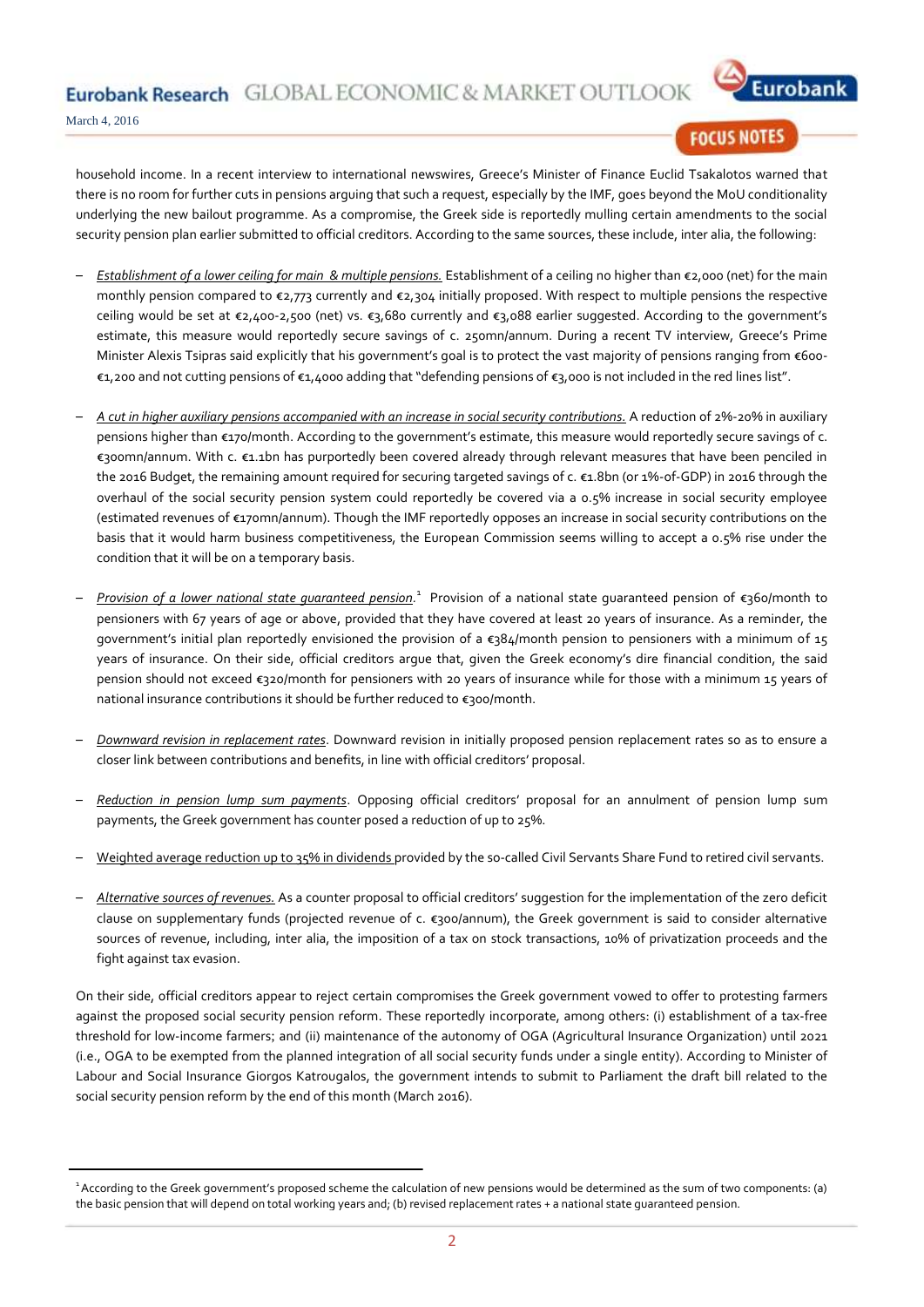Eurobank Research GLOBAL ECONOMIC & MARKET OUTLOOI



March 4, 2016

# **FOCUS NOTES**

#### **Fulfilment of agreed fiscal targets for years 2016, 2017 and 2018**

Official creditors are said to be concerned that some of the measures already approved by Parliament have either not been properly implemented or their projected fiscal impact has been overestimated. Against this background, they reportedly project that the Greek government has to adopt additional measures – beyond those already agreed under the existing MoU conditionality- so as to secure fulfillment of the agreed fiscal target for a primary surplus of 0.5%-of-GDP in FY-2016, 1.75%-of-GDP in FY-2017 and 3.5%-of-GDP in FY-2018. On its side, as was reiterated by IMF spokesperson Gerry Rice earlier this week, the Fund anticipates a fiscal gap of up to 4%-5%-of-GDP (or €7.5-€9bn) to arise cumulatively by FY-2018. Specifically for FY-2016, the Fund reportedly foresees a fiscal shortfall of c.0.5%-of-GDP (or c. €1bn) based on certain assumptions including GDP contraction of 2.0% in FY-2015 -compared to official data suggesting full-year real GDP contraction of 0.2%- and a FY-2015 general government primary shortfall of 0.6%-of-GDP. On their side, European creditors reportedly adopt a relatively more optimistic stance arguing that the Greek economy recorded a mild recession in FY-2015 and the 2015 fiscal target was outperformed with the general government primary account recording a meagre surplus of 0.2%-of-GDP. Based on the above, they reportedly foresee a fiscal gap of 0.2%-of-GDP in FY-2016 (or c. €300mn) and 3.0%-of-GDP (or c. €5.5bn) cumulatively up to FY-2018. The Greek government reportedly concurs with that projection arguing however that the anticipated fiscal shortfall for the period FY-2016-FY-2018 could be eventually contained to around €1.5bn (or 0.8% of-GDP) assuming full implementation of all measures penciled in the 2016 Budget. Under the MoU conditionality, the Greek government has committed to implement additional fiscal measures for 2017 and 2018, projected to yield at least 0.75%-of-GDP and 0.25%-of-GDP respectively, so as to attain the medium term primary balance target of 3.5%-of-GDP.<sup>2</sup>

#### **Income tax code reform**

The Greek government's draft of the planned income tax code reform essentially maintains different tax scales depending on the origin of income, reportedly projecting to increase budgetary revenue by at least c. €350mn/annum. Specifically, the proposed plan envisions, inter alia:

- (i) *Adoption of three tax scales for rental income.* With respect to rental income, three tax scales will be implemented, compared to two currently; 15% (from 11% currently) for annual rental income up to €12,000, 35% (from 33% currently) for income up to €40,000 and 40%-45% for income above €40,000. Based on three tax scales, the government reportedly estimates that annual revenue would be increased to €250mn compared to c. €140mn under the existing tax system.
- (ii) *Unified taxation system for wage earners, pensioners, self-employed, freelancers and farmers*. Four income tax scales will be applied for wage earners, pensioners, self-employed, freelancers compared to three currently; 22% for annual income between 0-€25,000, 32% for €25,001-€40,000, 42% for €30,001-60,000 and a top tax rate of 50% (vs. 42% currently) for declared annual income above €60,000. This taxation system will also be applied on farmers with the government purportedly abandoning initial plans for an increase in their income tax rate from 13% currently to 20% in 2016 and 26% in 2017. A tax-free threshold of €9,500 will be applied solely for wage earners, pensioners and farmers.<sup>3</sup> Reportedly, official creditors argue for a relatively lower threshold. It is worth mentioning that, according to official figures published by the General Secretariat of Public Revenue, out of the country's 8,517k taxpayers in FY-2015, about 3% declared annual income above €30,000, paying 42% of the €73.93bn total income tax revenue that was flown into the State coffers.<sup>4</sup> Reportedly, the government does not intend to implement the MoU conditionality envisioning the integration as of 2016 of the solidarity surcharge into the income tax aiming to achieve more progressivity into the income tax system. Instead, it is considering to continue the implementation of the solidary surcharge as a separate tax. The said plan, reportedly projected to generate a budgetary shortfall of €50/annum, has been already submitted to official creditors but no response has been received so far. As per the same sources, the solidarity tax will be applied, not on the entire annual income as is currently the case, but on a specific segment of it. The top rate is reportedly expected at 10% for annual income above €500,001.

In a recent interview to a local TV station, Greece's Prime Minister Alexis Tsipras revealed that a bill incorporating the legislation related to the income tax reform will be submitted to Parliament within this month (March 2016), along with another one envisioning the provision of certain incentives for the voluntary declaration of hitherto undeclared income.

<sup>&</sup>lt;sup>2</sup> Measures that have already approved by the Hellenic Parliament but are not yet properly implemented include, inter alia: (i) the overhaul of the pension system; (ii) the income tax reform; (iii) increase in tax rates for rental income; (iv) the imposition of a special levy on each column of the gambling games of OPAP; (iv) participation of the Greek State on revenues from gambling VLTs; and (v) reduction in defense spending.

<sup>&</sup>lt;sup>3</sup> According to the General Secretariat of Public Revenue,1,176k taxpayers paid no income tax in FY-2015, 1,305k declared annual income up to €1,000 while almost 50% of all taxpayers (or 3,98k) declared annual income below €5,000.

<sup>4</sup> The tax free threshold for farmers rises to12,000/annum in case of agricultural subsidies. It is worth noting that, according to the General Secretariat of Public Revenue, 93% of farmers declared in FY-2015 annual income up to 5,000.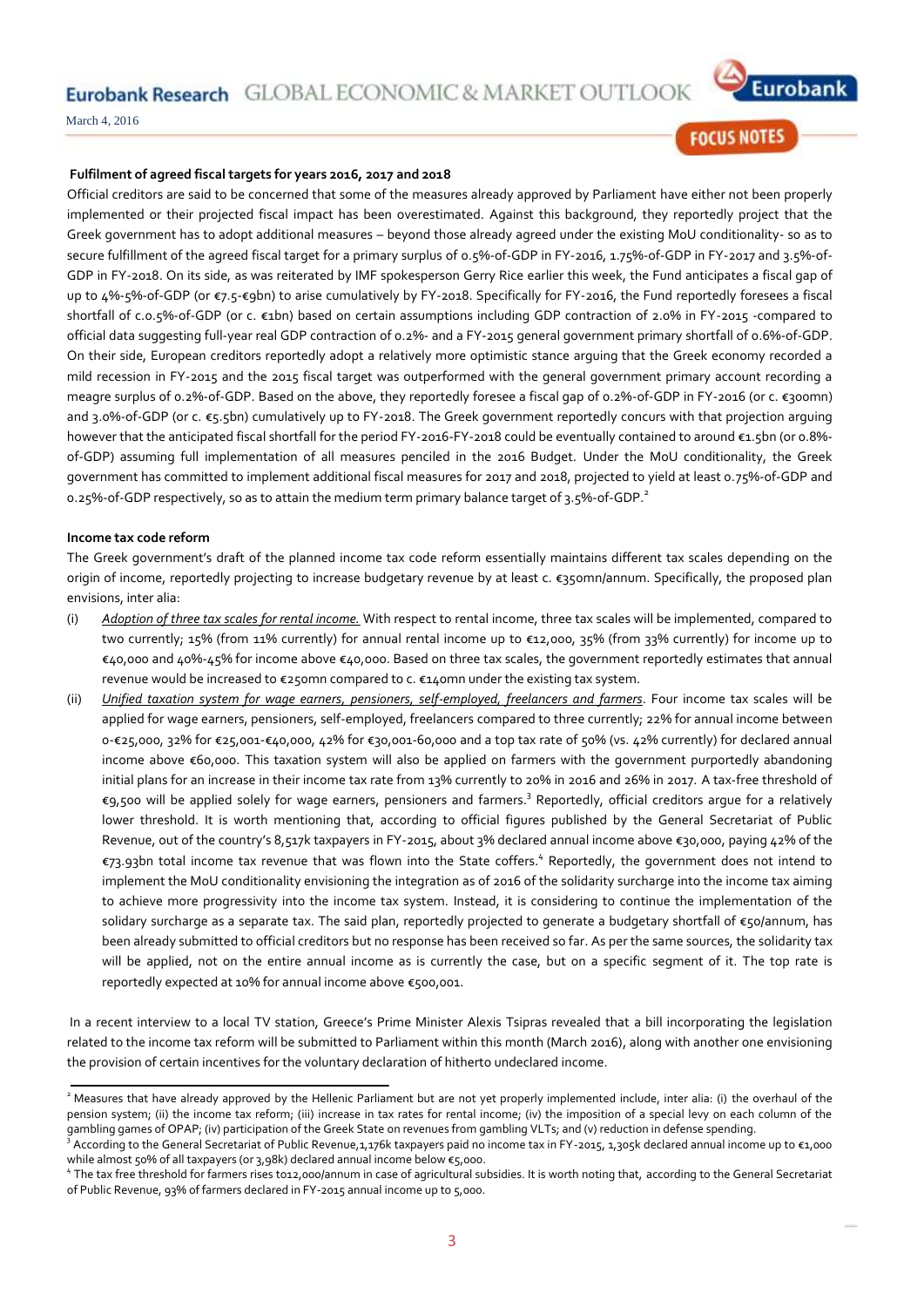Eurobank Research GLOBAL ECONOMIC & MARKET OUTLO



March 4, 2016

## **FOCUS NOTES**

#### **Finalization of outstanding issues related to the NPL resolution framework**

The non-performing loans (NPLs) regulatory framework agreed between the Greek government and official creditors late last year introduced a framework for the management by non-banking institutions of all categories of NPLs originated by Greek banks. Yet, potential repurchases were permitted solely with respect to NPLs of large corporations (with a turnover in excess of €50mn/annum and more than 250 employees). Certain NPL categories were excluded from the scope of permitted sales including consumer loan up to €20k, loans granted to SMEs up to €500k, loans granted to freelancers up to €250k and loans collateralized with Greek State guarantees or the debtor's primary residence. With regard to the purportedly sale of those NPLs to non-banking institutions, the Greek government reportedly insists on the adoption of certain terms and conditions including, among others, the outstanding loan amount, the period during which the debtor has stopped servicing his/her loan and the prospect of the company's viability. On their side, official creditors have reportedly adopted a more liberalized stance insisting on the repurchase of all NPL portfolios arguing that any protection should apply only to the socially and financially vulnerable groups. Under an agreement reached between the two sides during the first phase of discussions in the context of the  $1^{st}$  programme review that took place in early February, the relevant regulatory framework has to be approved by the Hellenic Parliament by March 15<sup>th</sup>. In a meeting held a couple of weeks earlier, Bank of Greece Yannis Stournaras asked the Hellenic Bank Association to intensify its efforts for the efficient management of NPLs. In cooperation with the Single Supervisory Mechanism (SSM), the Bank of Greece reportedly targets a reduction in NPLs from 35.5% of total loans in December 2015 to 25% by 2018, subject to the evolution of domestic economic conditions.

#### **Startup of the new Privatization Fund**

The MoU conditionality envisages the establishment of an independent Privatization Fund, managed by domestic authorities under the supervision of the relevant European institutions. The Fund's mandate should be to manage valuable Greek assets –including the shares of the Greek recapitalized banks- through privatization and other means with a view to eventually monetize assets worth up to €50bn during the programme period. As part of the conditionality attached to the release of the last ESM loan installment (amounting to €1bn) in late December, an independent Task Force, appointed by the Greek side, identified options and prepared recommendations of the operation goals, structure and government of the Fund. Yet, certain actions required for the startup of the new Privatization Fund are still pending. These reportedly include, inter alia; (i) the selection of the assets that will be transferred; and (ii) the finalization of the bill incorporating the relevant legislation dictating the operation framework of the new Fund. The government's proposal that 10% of the privatization proceeds to be reportedly channeled to the financing of social security funds, is currently among the open issues in discussions with official creditors in the context of the review.

#### *Part II- Overview of recent macroeconomic developments*

#### **FY2015 GDP contraction milder than expected**

Real GDP for 2015 fared better than previously estimated based on the provisional seasonally adjusted data released by the Hellenic Statistical Authority earlier this week. The Q4 2015 data show an increase of GDP in volume terms by 0.1% qoq against a decrease of 0.6% calculated for the flash estimate released on February 12, 2016. On an annual basis, the contraction was also milder than expected, namely -0.8% against -1.9% of the flash estimate.

This favourable development led to a full-year 2015 real GDP contraction of 0.2% against -0.7% previously estimated, which translates into a carry-over of -0.4% into 2016.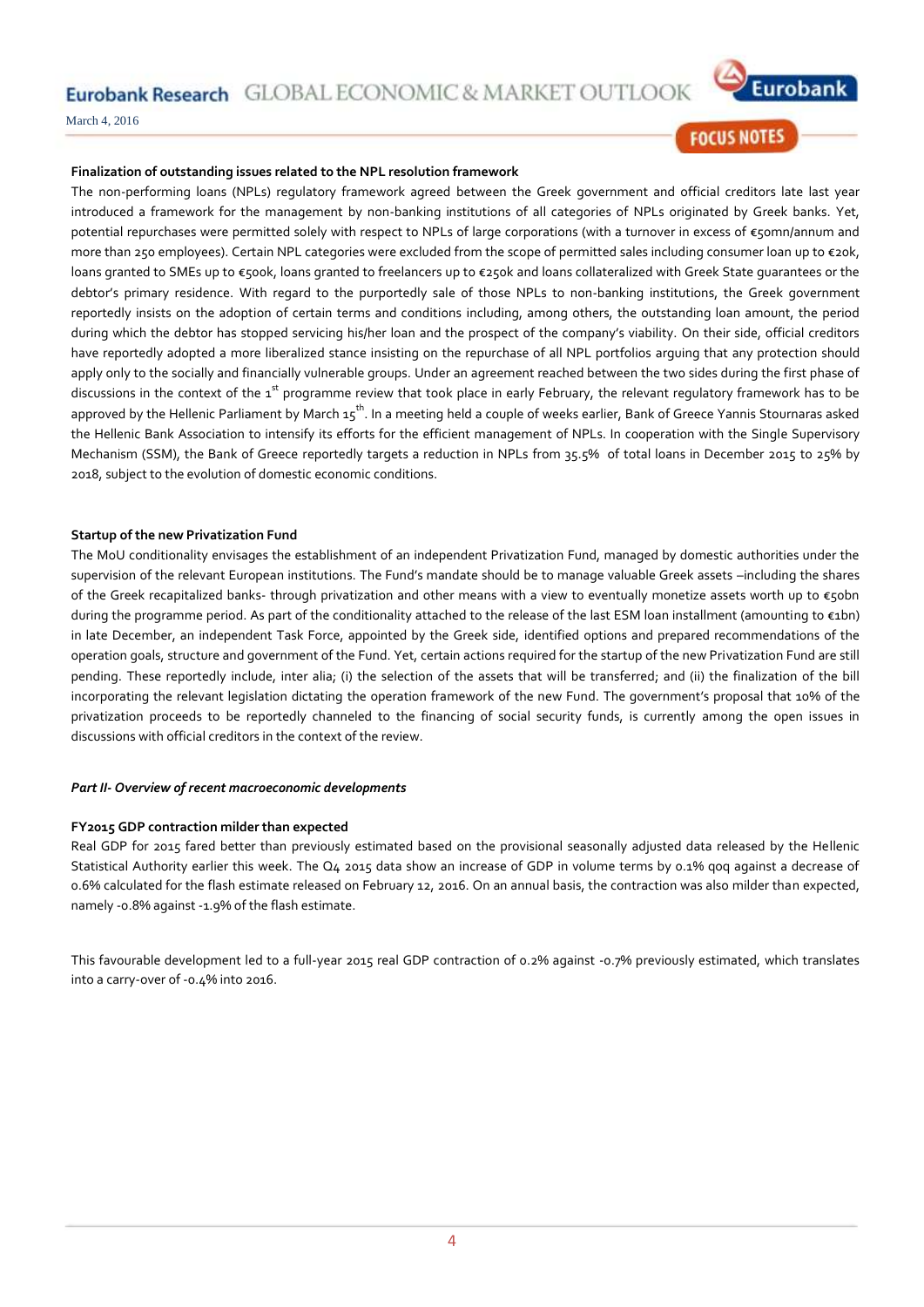

**FOCUS NOTES** 

March 4, 2016

#### Figure 1: Real Gross Domestic Product



#### *Source: (a) Hellenic Statistical Authority (EL.STAT.), (b) Eurobank Research.*

With regard to the individual components of GDP from the demand side for the FY2015, public consumption increased 0,27%, government consumption decreased 0.11%, gross fixed capital decreased 13.25%, exports decreased 3.75% and imports decreased 6.88%.

### **Retail trade in 2015 contracts for the 7th consecutive year**

According to data published by the Hellenic Statistical Authority on the  $29^{th}$  of February 2016, the turnover index in retail trade for FY 2015 recorded a drop of 2.8% compared to FY 2014, the  $7^{th}$  annual consecutive decline. The store categories where decreases were recorded were automotive fuel (-11.7%), furniture, electrical equipment and household equipment (-6.6%), department stores (-5.4%), food, beverages and tobacco (-2.1%), pharmaceutical products and cosmetics (-2.0%) and super markets (-1.4%).

The volume index in retail trade fell by 1.4% in 2015, which marks the  $7^{th}$  annual decrease in a row. With regard to the individual store categories, declines were recorded in furniture, electrical equipment and household equipment (-3.8%), food, beverages and tobacco (-3.3%), department stores (-3.3%), super markets (-1.7%), automotive fuel (-1.6%) and pharmaceutical products and cosmetics (- 0.4%). On the other hand, clothing and footwear (8.0%) and books, stationery and other goods (7.1%) have recorded a rise on an annual basis.

#### Figure 2: Turnover and Volume Indices in Retail Trade



*Source: (a) Hellenic Statistical Authority (EL.STAT.), (b) Eurobank Research.*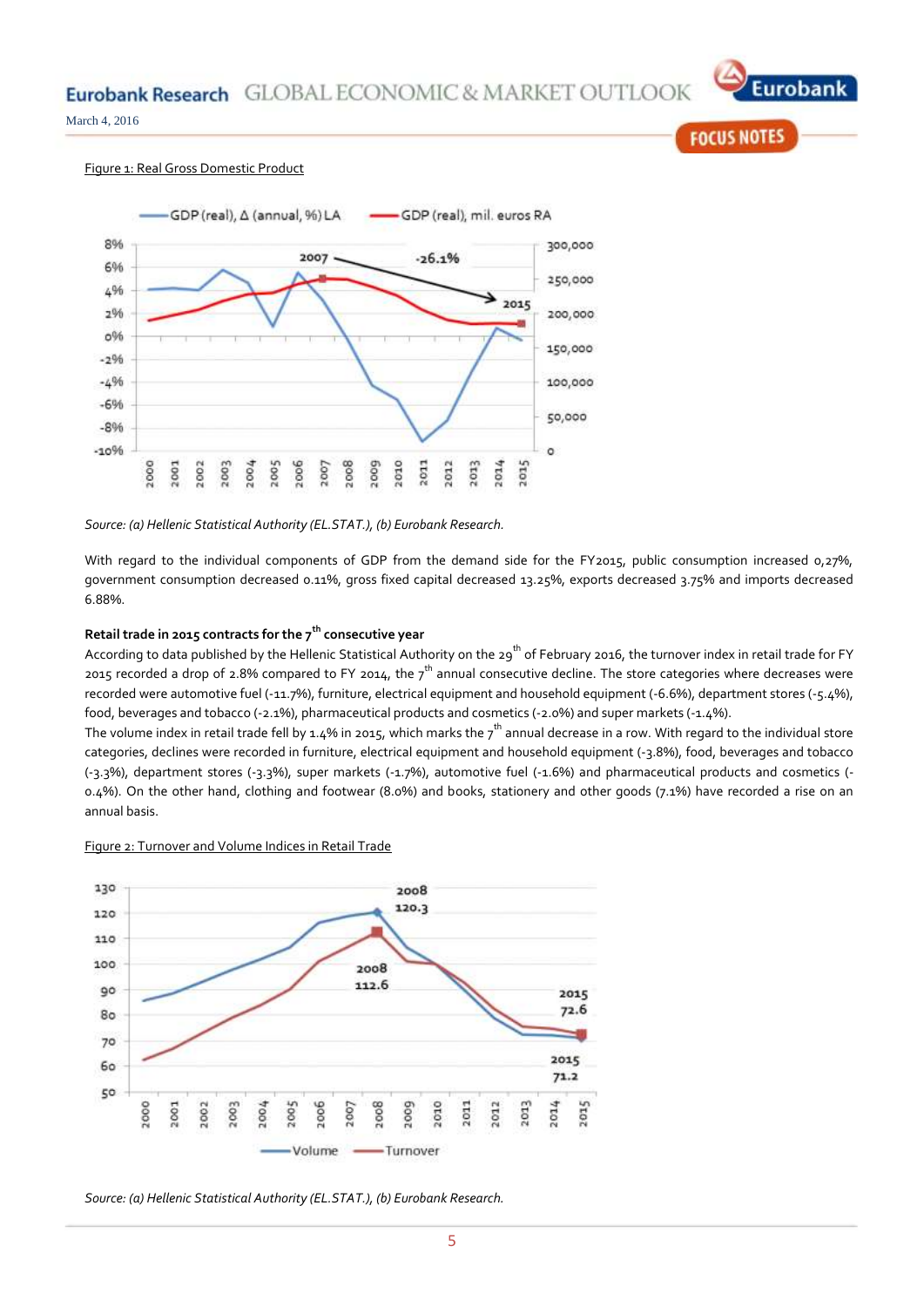Eurobank Research GLOBAL ECONOMIC & MARKET OU



March 4, 2016

# **FOCUS NOTES**

#### **February 2016 PMI Manufacturing indicates a slowdown of production**

The Markit PMI Manufacturing for Greece came in at 48.4 in February 2016, down from 50.0 in January 2016. This reading marks the second deterioration in a row indicating a slowdown in manufacturing activity in Greece. According to the Markit report, the survey revealed a drop in incoming new business and a contraction in new export orders, which may be partly attributed to the farmers' multi-day strike in the form of blockages of national highways. Furthermore, the survey suggested the shedding of employees though at a slow pace. With regard to performance, average lead times have increased for the 15<sup>th</sup> consecutive month, whereas vendor performance has deteriorated.

#### Figure 3: Markit Manufacturing PMI



*Source: (a) Markit PMI (b) Eurobank Research.*

#### **Economic Sentiment reflects deterioration of expectations**

The Economic Sentiment Indicator (ESI) in February 2016 decreased to 89 from 91.6 in January 2016. Most sectoral indicators (i.e. industrial, consumer, and services) registered lower than in the previous month reflecting a cautious stance on behalf of market players amid insecurity with regard to the completion of the 1st programme review and strong protests by a number of social groups against the proposed reforms in social security, taxation and pensions. On the other hand, the retail trade and construction confidence indicators increased compared to the previous month.

Figure 4: Economic Sentiment Indicator and Sectoral Indicators



*Source: (a) European Commission, Business and Consumer Surveys (b) Eurobank Research.*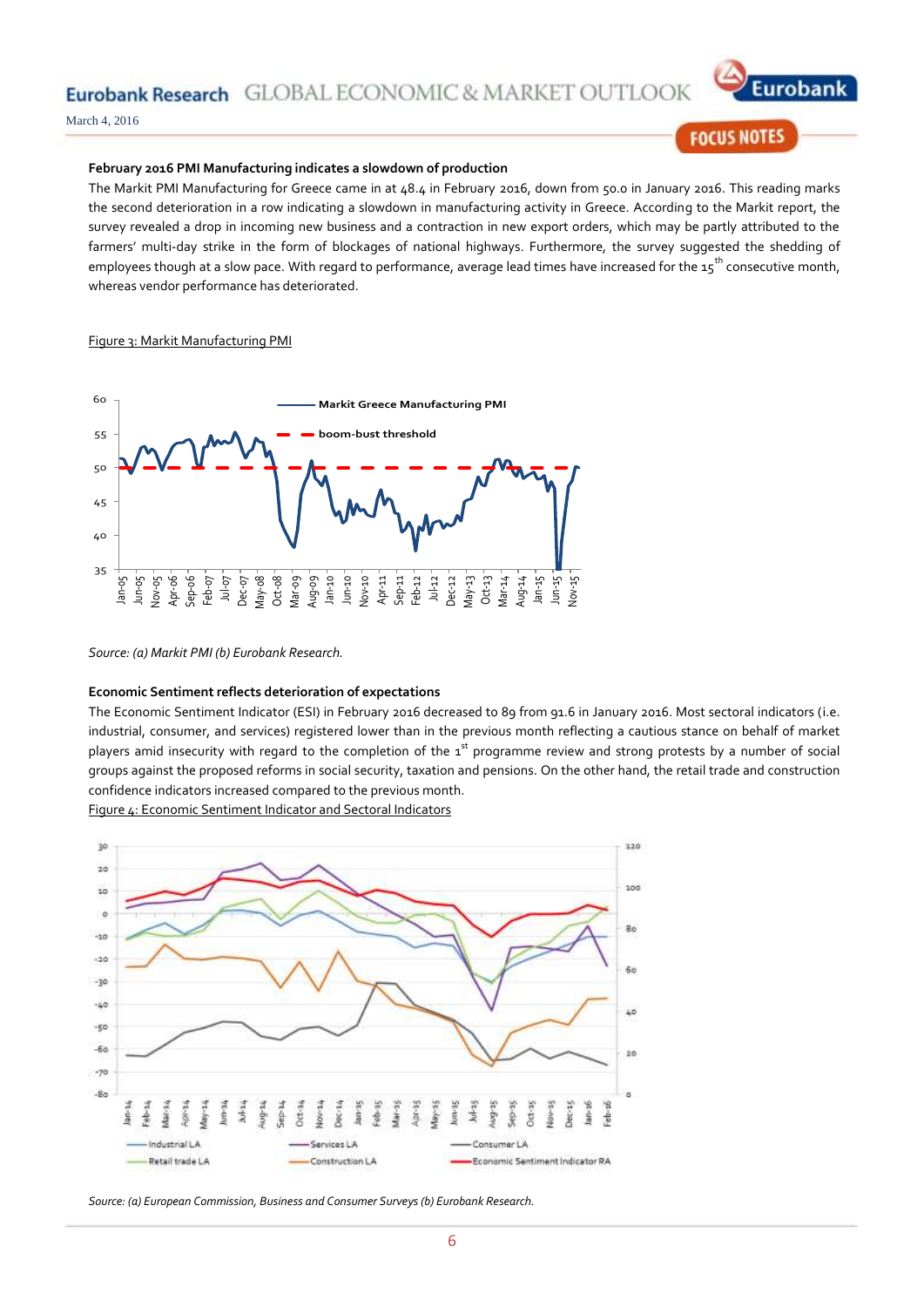

**FOCUS NOTES** 



# **Table A1: Fundamental Macroeconomic Data of the Greek Economy**

#### -12% -10% -8% 2009q2 2009q4 2010q2 2010q4 2011q2 2011q4 2012q2 2012q4 2013q2 2013q4 2014q2 2014q4 2015q2 2015q4

**Unemployment rate (seasonally adjusted data)**





Source: Hellenic Statistical Authority (EL.STAT.)